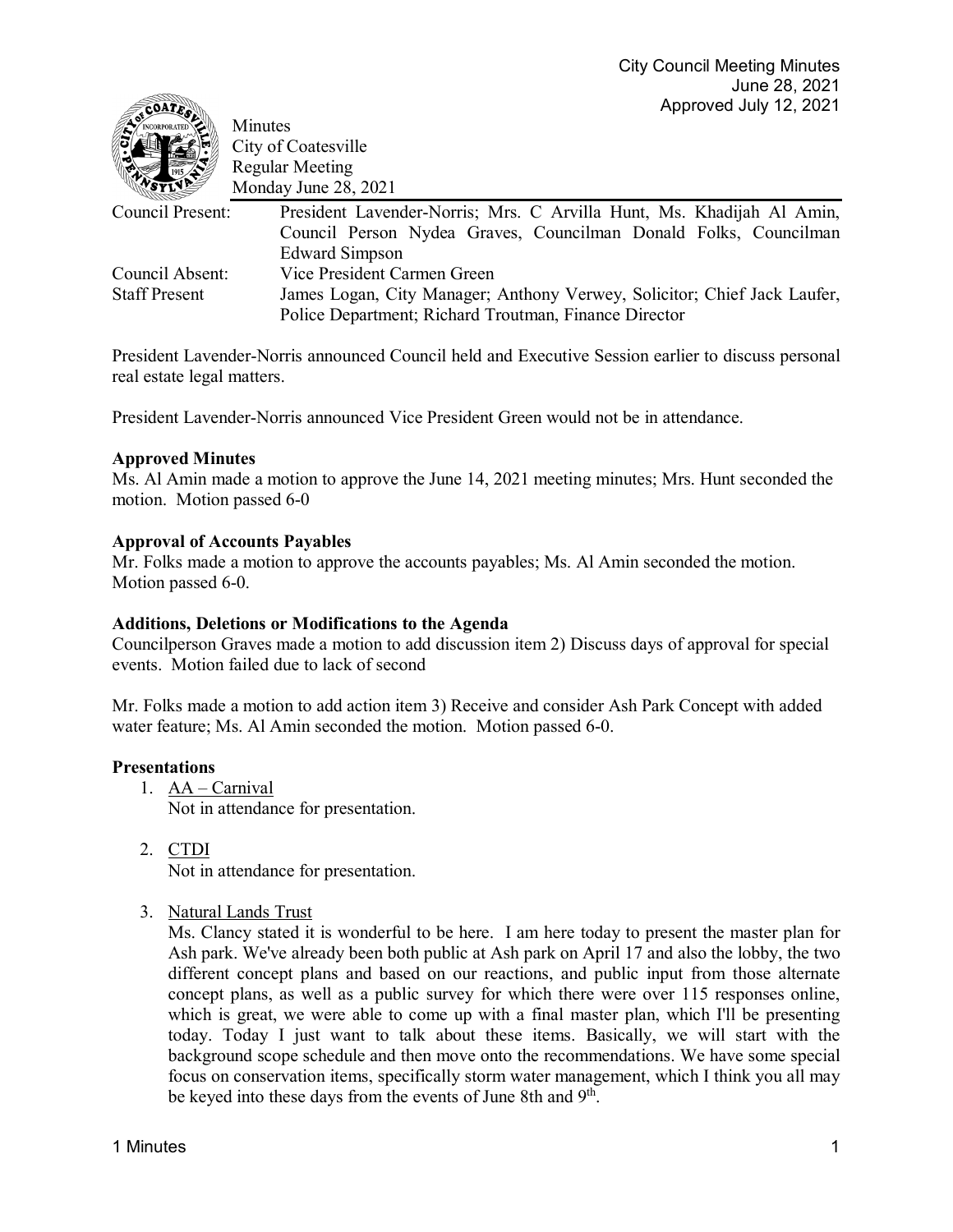## City Council Meeting Minutes June 28, 2021 Approved July 12, 2021

Then I have phasing recommendations as well as cost estimates, potential funding opportunities. And then we'll talk about what you will be getting in terms of the final report for this, as well as an update on the DCED grant. And that leads into James's addition of the water feature in the park. We basically know that the background of this Ash Park was a plan that we did in 2016, that was looking at Parks and Recreation across the City. Out of that plan, it was determined that Palmer Park and Ash Park would be looked at, and that it was important to have Master Plans for those in order to have leverage for state funding. If you have a Master Plan, you are more legitimate, you have approval from the City and getting access to funding is much easier. We wanted to continue helping Coatesville increase its Parks and Recreation, the scope of this Master Plan, which is funded by DCED. We came up with a plan based on public opinion and input and would produce something with your phasing and associated costs for future fundraising. You will be getting a site development drawing, which I'll show you as well as a narrative report, which describes all aspects of the work. We just need to state this for DCED and our requirements. The schedule of this entire project, which we began in September, 2019 meeting with the Advisory Group and the duration in 22 months. We will be completed with this plan in July of this year, pending your approval of the final document.

Here is the final plan. This will look very familiar to you because it is a hybrid of what is downstairs. Right now, we had concept which was more bare bones. It was based on just increasing the social aspects of the park improvements to picnic areas, some improvements to existing things in the park. Then there was concept B, which was recreation, and that was all the bells and whistles. We had a new playground. We had improvements to the basketball court area. We have a sledding hill, a public amphitheater area for older kids to play and based on reality, as well as public feedback, we came up with this plan. Starting at the upper left, we're talking about a removal of the pool. The pool usability study showed that the pool was not realistic moving forward in terms of maintenance and operation. We are removing the pool and that area will be from the Plaza area. The existing building will be demolished, but if you see in the upper left, there's still a small blue structure there that is hopefully using a portion of that building that is already restrooms to have public restrooms in the Park. There will be a relocated playground area with potentially a splash pad. There is additional basketball facilities. We have another court, we have bleachers seating, there's benches, there's lighting. And the pavilion that's between the playground and the basketball court on that pavilion. We are suggesting holding stations. These are literally misters, this is something that's becoming more and more common, especially in the Southern states for cooling for the summer heat, it's a way to just be more comfortable in the park and it can easily be used by adults and children. The horseshoe court stays the same. We did reduce it in scale. Currently it was just tennis courts that were there and kind of revamped. But now we're talking about scaling them and redesigning that a bit, moving along the east side of the park, it is just landscape area, and then you come to the public amphitheater, which is built into the existing slope. This is a natural amphitheater. It is grass, it is stone. And this could be for just outdoor events. There is a stage that you can see, with potentially just stones screenings. This is not a high-tech thing, but it is something that's very usable and being incorporated into parks more and more. There is a ramp that we use up to the upper level of the park, which is a more passive area now. We have sloping of the existing area that is underutilized. There is an open lawn to kind of overlook the park. There're benches, there's landscaping. There is a curved pathway. Entrances to the park and then moving around, you come to the picnic area, that's existing that we are renovating with an addition pavilion because it's heavily used and why not make it better if this is where people want to be. And it's in the shady area of the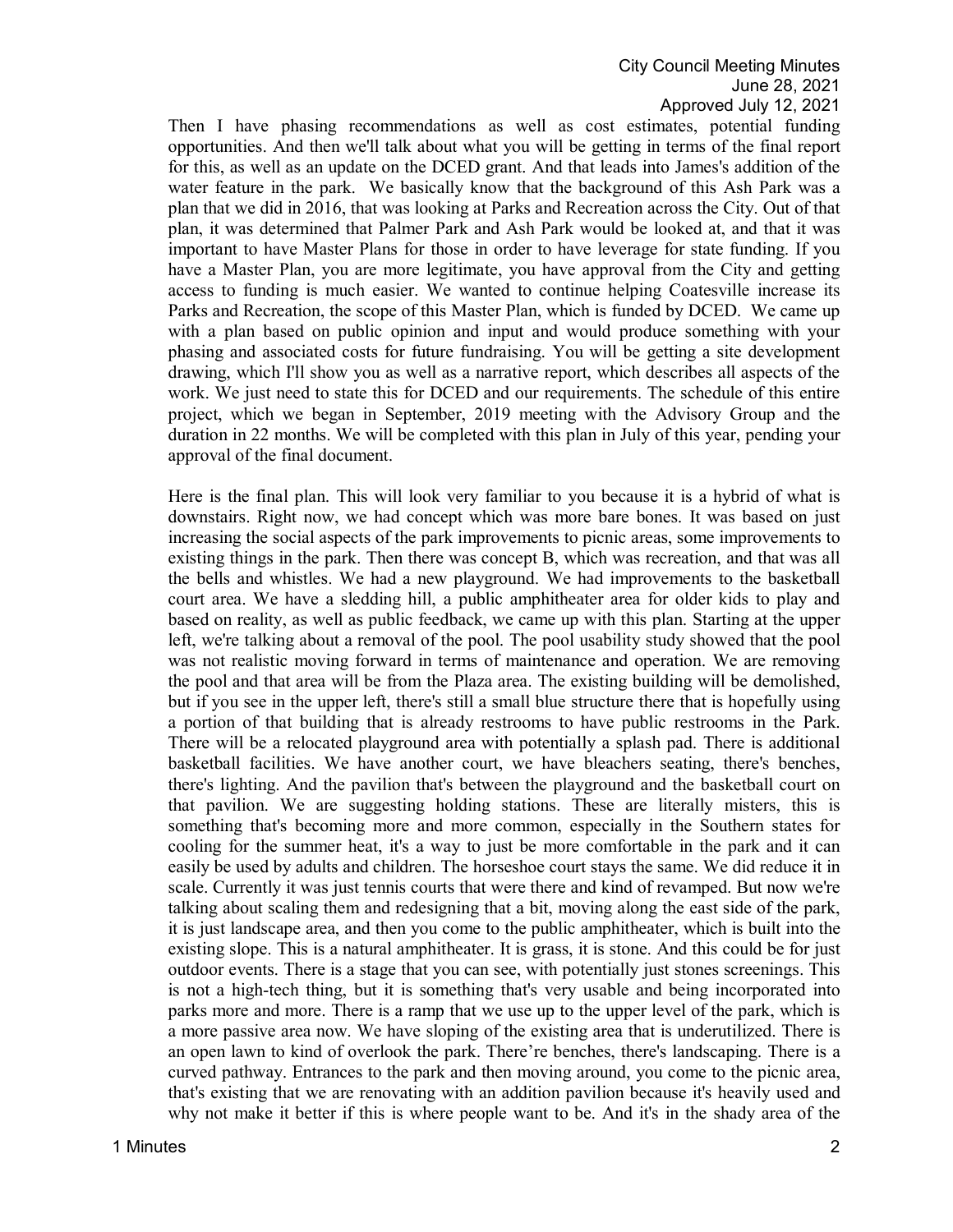# City Council Meeting Minutes June 28, 2021 Approved July 12, 2021

park, there's additional tables and grills and pavilion areas. And then we have the boardwalk and Beto area of the park. So this is something, it is key right now for Ash. Ash Park was I'd by Cedarville Engineering in your MS4 plans as a potential place for storm water mitigation in the City. We know that Ash Park floods and we know based on geo technical analysis of the park and just visual that things are going to bacteria. When it rains, the playground is underwater. There are kids splashing around in six inches of water. So that seems to be the natural kind of low point of the Park. So move the playground to where it makes more sense and then make that natural kind of wetlands storm water retention area. Now I know that sounds a little bit scary. People think wetland, think of mosquitoes. They think just kind of back to the areas. If you look at the pool now, there is an actual wetland living there. On this plan, this is actually very beautiful and filled with native plants, dragonflies, other things you already had that going on in the park. So why not make it more of a feature that people can interact with? There'll be even boardwalk across it. It could be an educational opportunity as well as something that is allowing the rest of the park to instead of flooding muddy, um, new grass, that type of thing. This is the overall plan.

We need to talk about conservation recommendations. When I say this, I'm talking about storm water management in the park and the potential for it. We have stormwater management addressed throughout this entire plan. There are three key recommendations. A suggestion is tree trenches on the Southern portion of the Park. This is where a lot of storm water is flowing down from above the sidewalk and then entering the park. They were the stormwater engineering firm that was part of the team said, why don't we start dealing with the storm water from its source? So, tree trenches are suggested, no tree trenches are simply tree-planting where the storm water doesn't go over them. The storm water goes into the tree. Trenches feeds the trees and dealt with there as opposed to completely being bored and hopping the sidewalk and going into the park and they don't look any different. It can be porous pavement. It can be regular pavement. And instead you have curb cuts where the storm water is going into the tree trenches. So that is one major recommendation for this plan. Then we have the entire park it's difficult on this slide to see the color is a little lashed out, but you can see that there two different colors of the landscape areas. So a slightly darker yellow is intended to be native meadow type grasses, not mowed as often. The lighter pale yellow is the turf grass. That's the short lawn for playing fields for people, sitting picnicking, playing ball, whatever they need to do. We definitely still have to turf areas in the park major turf areas, but we're suggesting that some of the other horse slope areas of the park be transitioned to this metal plantings for lower maintenance. And the fact that that type of grass absorbs the storm water, the roots go down into the soil. Whereas with turf grass, it's just running over the surface. Turf grass is almost as bad as asphalt in terms of storm water management. I wanted to give some images of what that could look like because it doesn't have to be messy. These are two great examples of paths, trails that still looked very maintained and actually very longer grass could add to the aesthetics of the Park. This would be the boardwalk, which is where the current playground. Just to give you an idea of what that could look like that it could be kind of anesthetic educational and recreational amenity to the park, as opposed to just kind of a wet area that's not being checked. And the intention also is not that it's only wet when it rains for the next 24-48 hours. Those were the conservation recommendations for the park. Now the entire master plan, which I don't know how I skipped the silver when you were looking at it, but we were else are talking about new sidewalks, both outside. And we made in the park that loop around the center area is one fifth of a mile. So, people can go walking around the track, running around the track, whatever they wanted, lighting throughout the park, and landscaping throughout the park. We are talking about a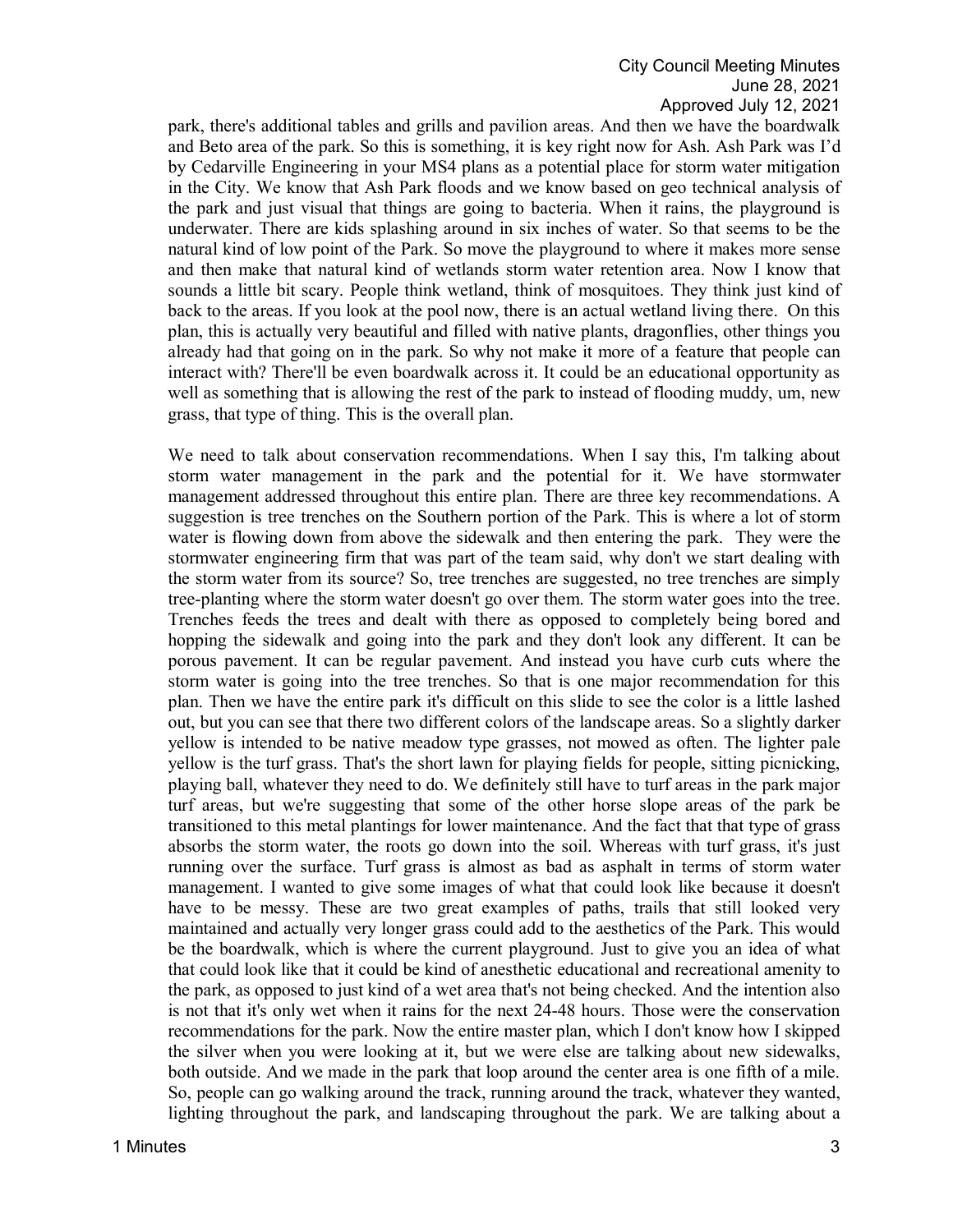place that people can go and do their own thing. They can be alone and they want to on a bench under a tree, or they can be in the area where they can be in the playground area. It is kind of a park that's allowing for as many people to enjoy the space as possible.

When we were coming up with the cost estimates for this, I tried to look at it in manageable chunks, making chunk isn't the best word, but manageable areas that made sense, um, for estimating and for construction. Area A, you see that it's \$1.2 million seems like a lot, but the reality is that involves all of the demo of structure and it is the new splash pad. It's a new pavilion break ground. It's new paving, it's a new park entrance. There is significant work here with these cost estimates. They are based on current pricing, which I don't know how many of you were in the construction industry, but those are pretty elevated right now.

The costs may go down and the reality is this the same master plan. So not every aspect of Area A needs to be built. In the final report, we will have these broken down into line items. I just didn't want to give you too much detail tonight. Area B is more in kind of the recreation area, of about \$500,000 and all of this includes site prep to deal with that storm water in the park Areas C is that center field and the wet and Metro area. It's a significant area of the park. It also includes the trail that's going around. And a lot of that outside perimeter sidewalk, which is why it is so expensive. This is the true storm water management in this department. And that is also where most of the money for funding opportunities could come from. Area D is the picnic area for improvements there. This is the upper section of the park, including those tree trench kind of stormwater solutions up there. And then finally the outdoor amphitheater, these are initial estimates. I want to give a very real outlook. It's kind of the worst-case scenario. Just to keep in mind what things could potentially cost.

As I said in the final report, there will be more detailed itemized aspects, but this includes everything. There is nothing left out here it's including the contractor, 15% contingency, a kind of additional percentage for the fact that you're taking into consideration phasing. So we're not leaving anything out with these processes.

Now moving from the scary, cost assessments to funding opportunities, there are many these and this is not all of them, but I just wanted to lay out quite a few. We've got American Recovery act. We had a few ideas as to what those, if you're receiving them for, in terms of Parks and Recreation, we can talk further about this DCED and the Department of Conservation and Natural Resources, multiple programs that could be utilized in this park, DCED funding for Park Rehab and development projects. The DCED has funding for Urban Area Runoff Mitigation, which is this article that's where storm management, that is, what this funding would go towards. Then there's funding to address water quality issues as well as Chester County. My understanding from Chester County is that based on the recent flooding is focus right now, there's an understanding that this is an area that is in need of a mitigation for that we can move on.

In terms of next steps, the final report is taking into consideration all of the analysis interviews, public, that we've been doing for the past two years with the City. And I kind of laid out the chapters. There will be more of the background talking more about what we, what I presented at the beginning, including an explanation of the same inventory and analysis chapter entirely to that, that is very clear. Chapter three is kind of talking about the design and what went into what the designs all without, including those capital cost estimates. And then finally chapter four would be maintenance and operations. You're talking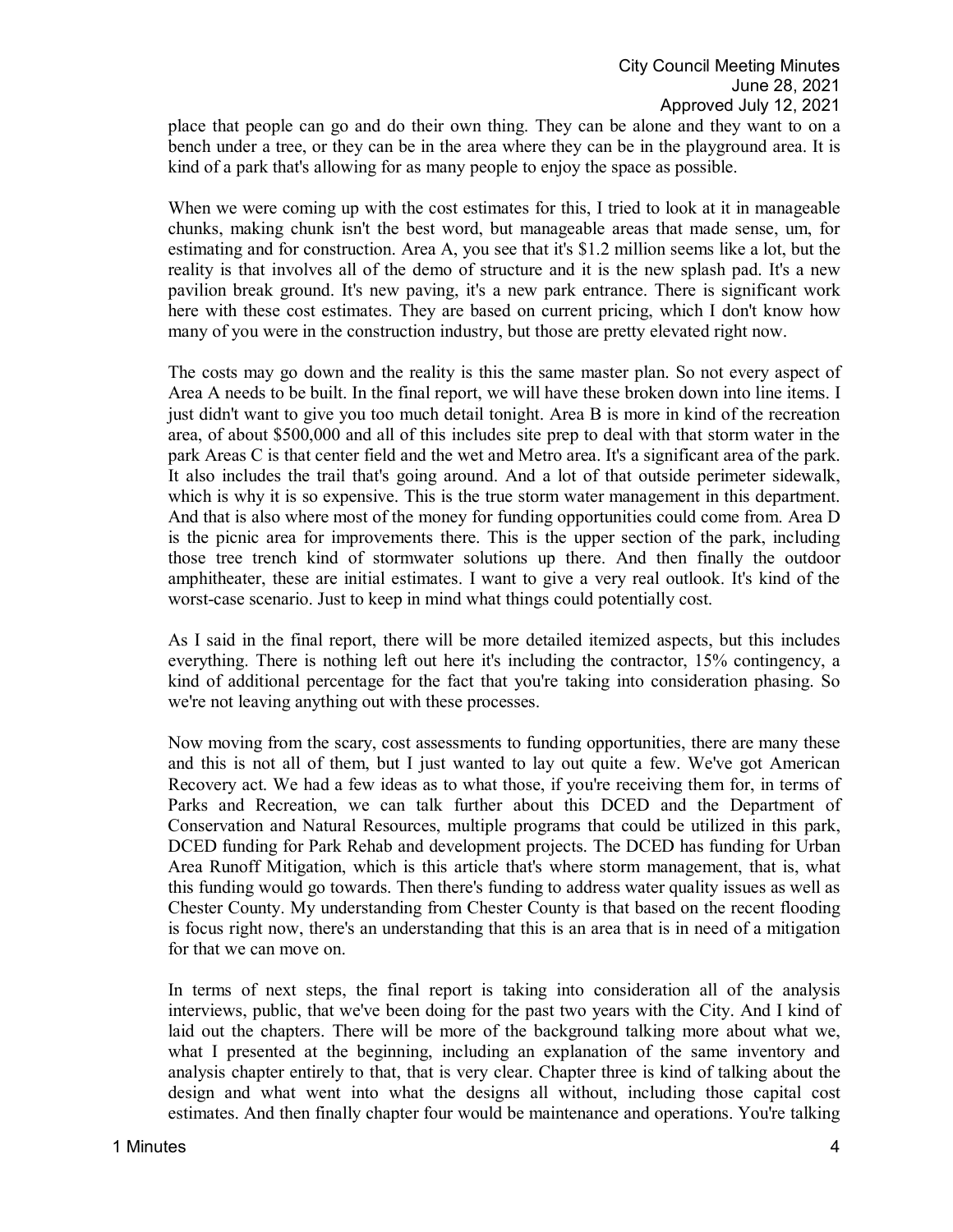about what the expectations and anticipated maintenance and operations parking for the City. The next slide, um, is now talking about immediate funding opportunities. I'm not sure if you're all aware of how MCDC transferred their grant for the pool of \$200,000 to the City. It was not nearly enough to bring it up to current standards of what the pool needs to be. DCED was very open to refocusing the moneys for that water feature. They said that it could be very open-ended, it just needed to be related to water. We do have potential projects that master plan that I've already covered. Splash pad could be something, the cooling misting stations either stand alone or part of a pavilion or implementation for storm water management. There are a variety of options. And then the last slide, I also wanted to just give you a very brief update on, I know that this ongoing for a very long time, we find when he has a big package approved DCNR, and we'd go out to bid on this within the next few weeks, and we see an ARDS approval in which case there would be the completed, that would be additional landscaping, playground surfacing for the playground there. Most importantly, I think pavilion double the size of the current pavilion. [inaudible]. Wow. And like, yes. Lighting.

Mr. Folks asked with the 4.5 million how much do you think you could get with the Grant money. Ms. Clancy replied I think with patience, most of it. We need to be realistic, which all of it needs to be from grant funding or private foundation donations. I think it, it's more a question of how long it maybe be five years. It could be 10 years to get all of those pieces. And that's why we broke it down. They don't need to be done in the order that I sent them out. If a funding opportunity arose for the amphitheater section, for instance build the amphitheater, if a storm water funding opportunity arose, you work on the storm water. Mr. Folks stated so your saying we could put in the Splash pad tomorrow because we have the money. Ms. Clancy replied yes, if that is what we're wanting to move forward with this Splash Pad. The Splash Pad could go in as soon as it's approved as the different scope, which is part of the resolution being added tonight. Ms. Al Amin asked if the splash pad would be similar to West End, would it be different, what is the actual design? Ms. Clancy explained the City has \$200,00 right now and it would be designed around that. It would be a simple Splash Pad. Mr. Folks stated simple wouldn't do it. There's a giant splash pad in Lancaster. It's almost like a splash pad, wading pool. It's beautiful. I guess we should start looking at big splash pads, more than a sprinkler. Mr. Logan added that one of the things that we all have to keep in mind plans in these concepts, the splash pads, we have two of them in the community now, not only do they take up space, but they also have a maintenance costs that are associated with them. So, you know, the bigger, the splash pad, the bigger the maintenance cost to the City. And I don't know if you're just using the term simple, but you know, splash pads today. Aren't simple. I think there are certain, you know, additions, you can add to it in terms of, you know, the number of squirts and holes and things like that. But, but this, this particular plan, I feel that we are going to have something in there that, you know, the community is going to embrace and, and this is a big park. So, and we're looking at adding a lot of items to this park. So keep in mind that, you know, there's, there's a number of features in the park. That's going to bring people in and, and again, not to lower the expectations here, but I do think that we have to look at, what's realistic for the community as well. And, and certainly with all of the grant opportunities that you did see listed, you know, we are going to give it our best shot to go after that money. And I think, you know, Natural Lands has a track record to attract donors. They have been part of this community for a number of years now, and they know what needs are in the community, but we're not going to shortchange the community with. Mr. Folks stated that is what he was talking about, when she said simple, that told me like the one on 30 and that's simple. We just don't want to just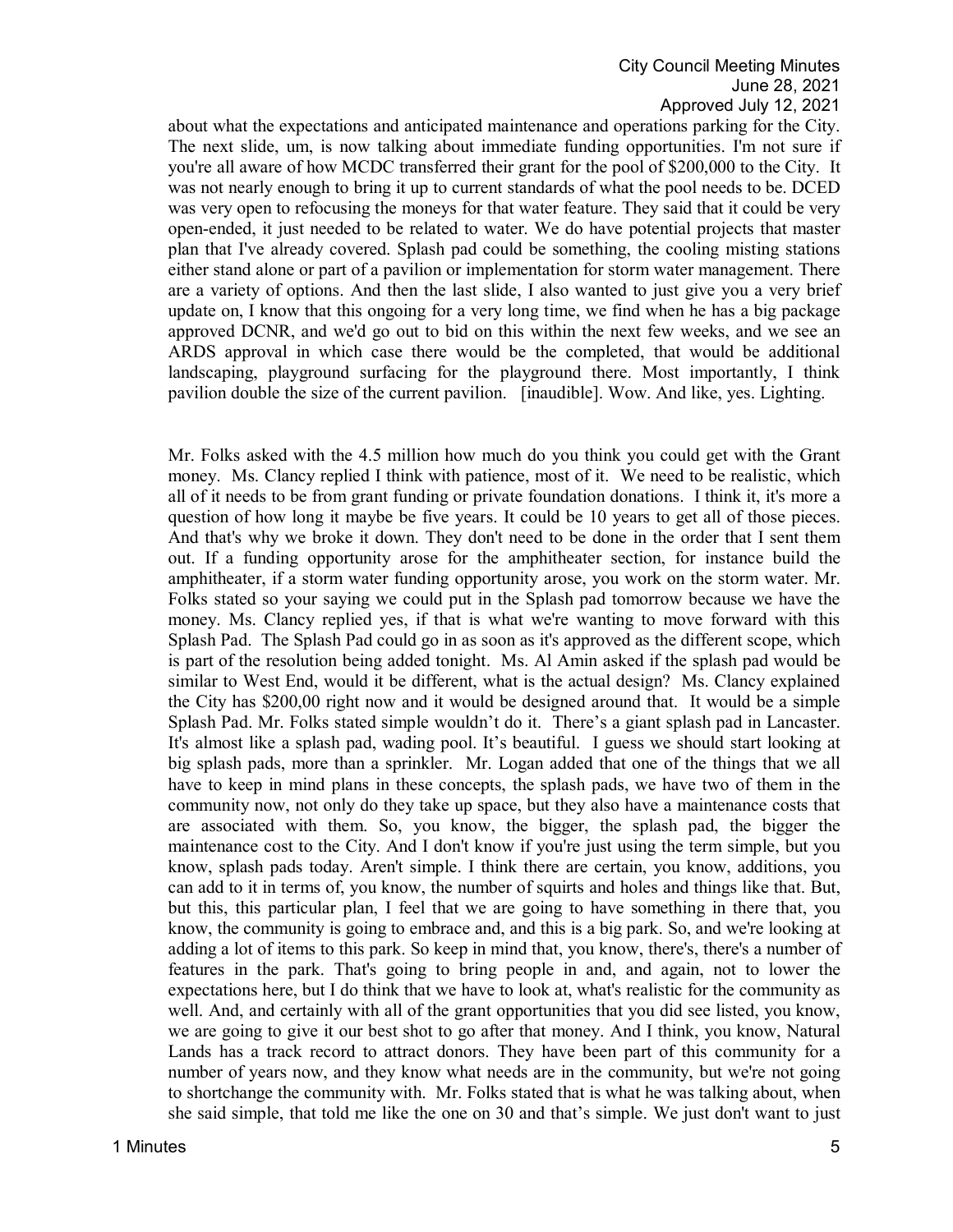put anything in there to say, Hey, you did this. You know, we want to do it, do it right the first time, instead of keep going back and back.

Ms. Clancy said I think that this is a good conversation because this is about the \$200,000 we currently have so we can provide a scope but not a specific scope right now. But an idea when you're talking about all of the bells and whistles. We are doing a splash pad.

Ms. Al Amin asked if the \$200,000 all that you have for a splash pad. Ms. Clancy replied the \$200,000 is all that the City has right now. Ms. Al Amin stated it was money that was grant money that came from Senator Dinniman. I know where the money came from, what I'm asking you is as far as an, I know that that's designated that it has to be used for a water feature, because that was originally money that he committed to go towards the pool. When I'm asking you, is, is that all that there is for the splash pad, like in the redoing of this park and it's entirely will nothing else be added to that? Ms. Clancy replied no, it absolutely could be. We haven't started raising any money because we do not have the Master Plan. Once completed, that's when we started going out. So, I believe that if, if the \$200,000 is not enough and you are wanting the Splash Pad and we need something more and then you have to start raising additional funds for right now. Ms. Al Amin asked like how do you approve? Maybe you can help me understand how do you approve a plan that isn't fully written. When I asked you, and when Mr. Folks asked a question about the splash pad, you're simply saying, it will be a simple splash pad, but they're like, you don't, you're not showing us pictures of what it'll look like. If it will be something like the water feature in Palmer Park, or if it would be like the splash pad in the West End, I, I don't even know what I'm approving, because I can't see it before me. Ms. Clancy stated I see what you're saying, but at a master plan level, I can't get to that type of detail. I can say that this part of the park people have expressed an interest in a playground that kind of appeals to bigger children. It has benches for people to sit in an area that's always under water after it rains. We can, we can say that in the Master Plan it has a playground, picnic area, basketball courts, water features. Ms. Al Amin asked what are you actually asking approval for? Ms. Clancy stated we are asking approval specifically tonight for a Resolution to add a water feature to the Ash Park Master Plan.

Mrs. Hunt explained this is the same way we did for Palmer park. She presented to us what their ideas were for the park. And then as it progresses, then we get together and we set up all the different design features as they will go in. But what basically what she's, from what I'm gathering, she's doing the same thing that she did with Palmer Park. She's telling us tonight that there's going to be a new pavilion. That's going to house two pavilions, rather than one, there's going to be a splash pad area. That's going to be a nature walk area. There's going to be an amphitheater in the park. They're going to redo the horseshoe area. So all of those features from what I'm gathering that you're saying are going to be in the park. So that's what you're asking us for tonight to give you the go ahead, so that you can start doing the overall, just like we did for Palmer park. She comes back, remember she came back to us and then we had all the input. Well, yeah, in the splash pad, we would like to see some shooting water or in the pavilions, we would like to see extra lighting, things like that. But I think tonight she's asking us for approval to go ahead and get things in motion. That's what I'm gathering. Right? I don't think it just for a water feature. Councilperson stated it is going to be extremely disappointing, not to have a pool. You know, people have been talking about the pool for a long time. And so I don't think that the \$200,000 splash pad is going to cut it. Do we have like a time limit of when we have to have a plan for the \$200,000, or do we have more time to raise money or do we need to use it on a different water feature than the splash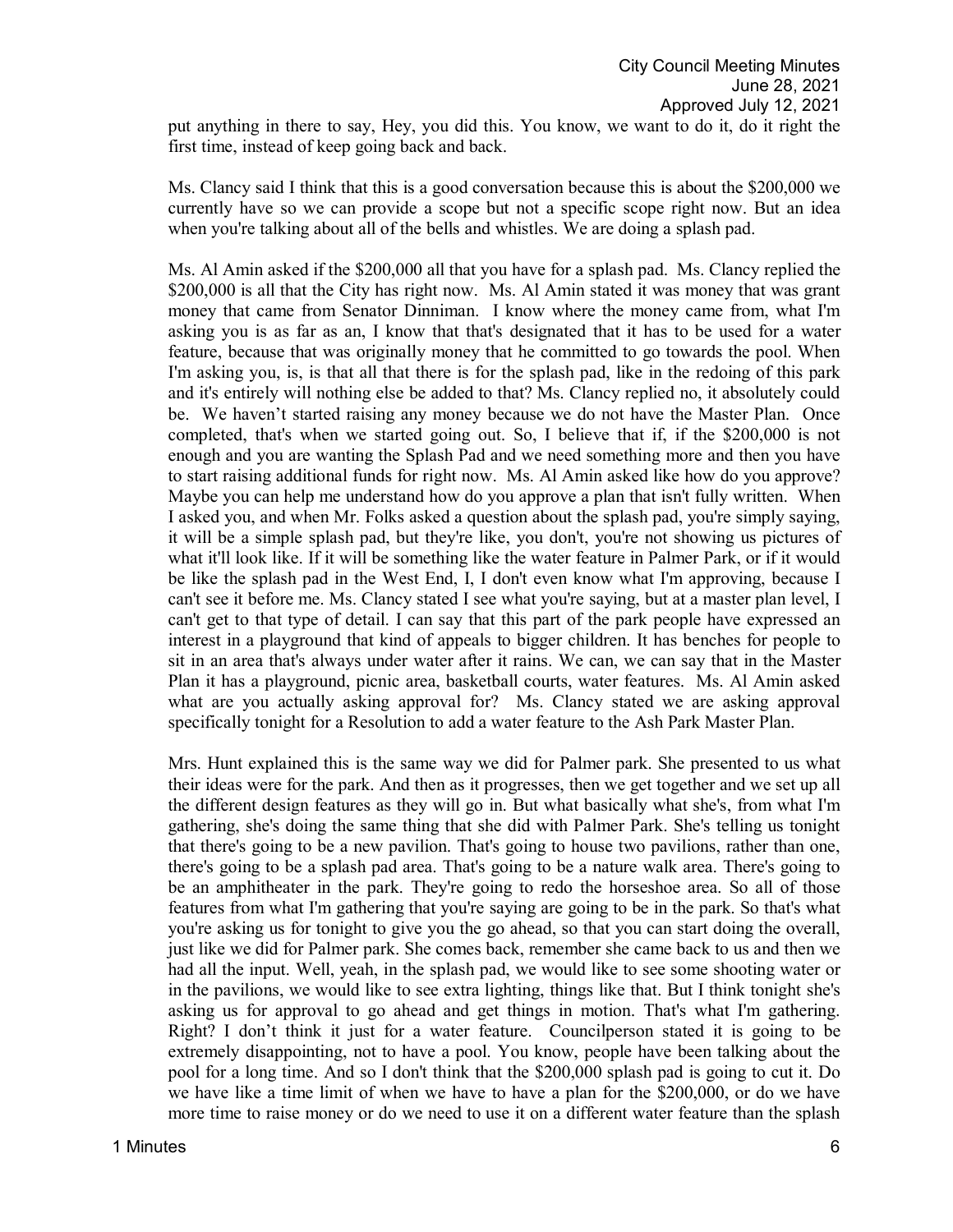pad? That's the first question. And then the second question is I, the photo is far away and I know that we're at like the masterplan level. It looks like the less than four courts than there are now. Is that true? Ms. Clancy stated there is an additional full court basketball. Councilperson Graves replied okay, because I was concerned about that. So an additional full court is going to be on the basketball court and the horse, the horse shoes I got do people use those? Ms. Al Amin explained the only thing we are approving today is for them to add a water feature to the Master Plan.

Ms. Clancy explained that tonight she is presenting it for discussion just because this is the first time that those two alternative plans were brought into one. I wanted you all to see it. We are in the process of writing the final report, which is truly what needs to be improved. We need review that report if they're feasible. And then PCR says you're done with this plan because they were funding. So right now, there's nothing official that you can give me today other than your comments, the fact that you've seen all this and you're aware of what you're going to be sending you, there's much more in the plan.

President Lavender-Norris stated I want to say with regard to disappointment, I think we're all disappointed that we can't afford a pool. We're all disappointed. No question, no doubt. However, reality checks into view and says, you can't afford a pool. That's the bottom line. The City cannot afford a pool. So, because we can't afford a pool, Natural Lands, steps up and says, let me help you out. I know you can't afford a pool. How about if we put a splash pad, they know, and we know it's not a pool. And so, do the children that would be there to entertain themselves. However, it's still a water feature for them and it isn't costing the City anything. So, I feel you, and I understand the frustration of not having a pool, but we have to be realistic too. And not only do we have to be realistic, we have to be thankful that Natural Lands was willing to step up and help us out. Give us what we don't have. Like if you want to do a fundraiser and, and raise the money for a pool by all means do so, but it's not an easy job you see that occurred before. And now the money is in our coffers from that, from the state through, Senator Dinniman. But if you ask the homeowners, do they want to pool, that's going to cause taxes to go up. I personally am not in line waiting for a tax, increase me personally. And the majority of the homeowners that I've entertained in conversation are not in line for it either. Right? Ms. Clancy explained the response to the online survey was almost inherently about the reaction was there was no interest in paying daily membership fee or raising taxes. So, there was between that and then operation. And we had our pool consultant come out and take a look at these facilities and tell us exactly what we need to be up to current standards. President Lavender-Norris explained this has been entertained and worked on for how long it's been years. It's literally been years. It's like, you're going through this deep dark tunnel and you get halfway through and you're being drawn back again. We can't afford to go back. We have to keep moving forward. If the splash pads there and you feel like it's not enough, okay, the next piece, the next phase we'll have some more entertainment. You know what I'm saying? It'll be more opportunities and activities. We, we just can't do it all at once bottom line.

Mrs. Hunt stated it's more than just putting the pool in. If you were going to put a pool in, then you have the daily maintenance of the pool. We have the insurance to go along with the pool.

You have the safety features that have to go along with the pool. Then you need another shower house and all of that. So, I think even now in most of the areas like, Mr. Folks was speaking of the area in Lancaster, I don't know if you guys had a chance to see that that's a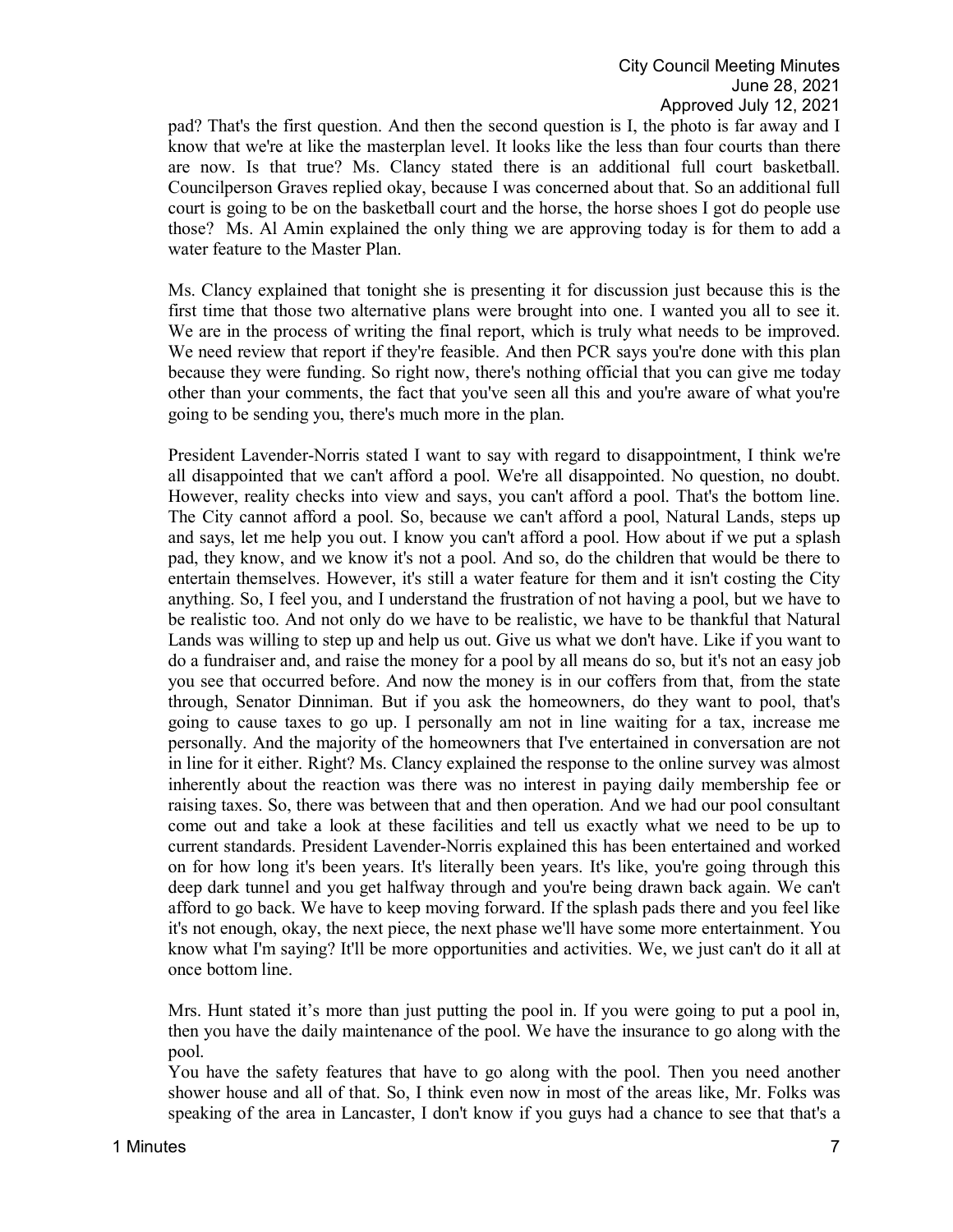beautiful, it's more now people are looking towards a water feature park, right? Not so much just a pool, you know, for safety reasons. So, um, I mean, I applaud, I applaud what Natural Lands Trust is bringing to us, and I'm just anxious to see the next step. So we can begin to see what all is under the added. Because if you remember when you first brought Palmer Park, we couldn't really see it at first. Right. But then when he got down there and they started adding the features and adding the features, it makes it makes it a proud place. I do have a question though, with the amphitheater, are we no longer looking at an amphitheater for gateway park? We're just going to put it in the Ash park area. Is that right? Mr. Logan explained that by a consensus by Council we are just going to have one at Ash Park. Mrs. Hunt stated when you think about the embankment that's there, it does set the atmosphere for amphitheaters. Mr. Simpson asked when the discussion was held regarding not having the Amphitheatre in Gateway. I thought the discussion was whether he was going to come back and do it or not. President Lavender-Norris stated she is not sure where it stands.

Ms. Al Amin questioned the whole project could take anywhere from five to five years. Right? Ms. Clancy stated the worst-case scenario is it could never come. The grant monies are not guaranteed, but there will be effort into acquiring all the grant monies. We will be in the position to go out an request the monies.

President Lavender-Norris explained the last time that our pool was open, the City brought in from the pool \$1,200, but the City put out for the pool \$80,000. That speaks to the pool wasn't even being utilized because \$500 of that \$1200 was from a camp that wanted to use the pool. Right. So, if we look at it, realistically, we paid \$80,000 to earn \$700.

Mrs. Hunt stated as long as we have water features, we are alright. We have, I think when you, when you added the operative words, simple that just sent everything out. That's when this conversation went backwards. There will not be anything simple. President Lavender-Norris asked how far would \$200,000 take us into a water feature? Similar to the one I'm in Downingtown, long, the bypass at the park there. Ms. Clancy said she would have to look at it. Councilperson Graves asked if we need to use the \$200,000, because we have a time limit and we need to decide like what we need to use it on. Is there a possibility for us to continue to go after grants that can pay for a better and you know, bigger, more elaborate splash pad and use the \$200,000 for something like the cooling misters or the infrastructure or storm water management, and say, we can't afford the splash pad that this community deserves right now? We need to go after the grants and get them and use the \$200,000 for a different water feature because there's three water features on the thing. Is that like a possibility? Ms. Clancy replied yes, the monies could be used toward the mister, stormwater infrastructure and the splash pad. Councilperson Graves stated and then otherwise I know that we talked about like infrastructure and just basically like the infrastructure of Coatesville leads, fifth, fourth, sixth to offer flood during a storm and with increasing climate, there's going to be more, you know, storms in general because a lot of creeks in the warming. I think it makes sense for us to do all the infrastructure and storm water management. That part is like super important to keep people's houses from flooding and also to just manage storm water. So, I'm like, I very much appreciate that. Ms. Clancy explained we were designing the park and I think those are going to be like one of the most important features just for keeping everybody safe and healthy, mitigating the conduct.

#### **Discussion Items**

1. Meeting Minutes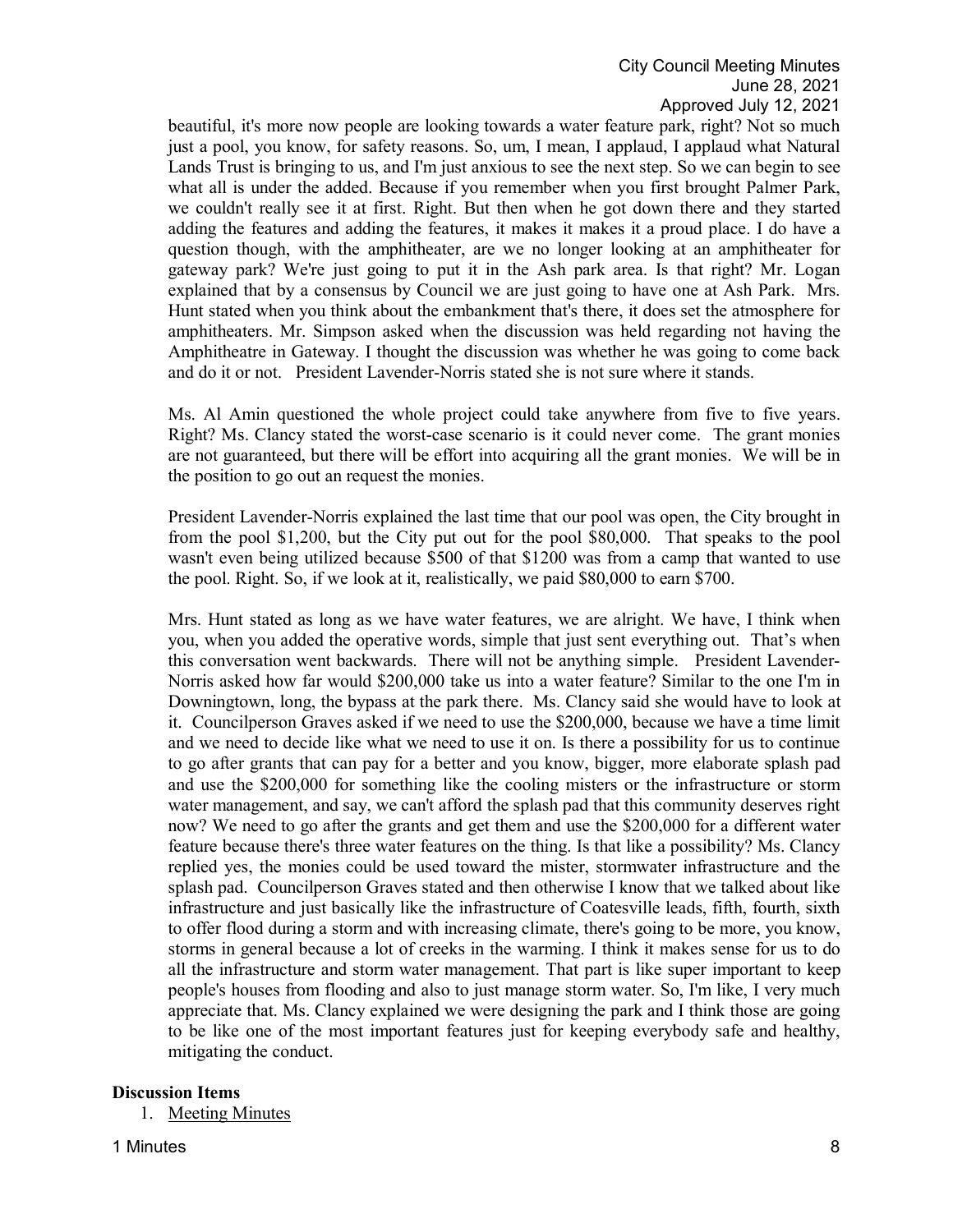There was no discussion on meeting minutes.

# **Citizens Hearings – Regular Action Items Only (3 Minutes)**

There were no citizens comments at this time.

Ms. Al Amin made a motion to close citizens hearings on regular action items only; Mr. Folks seconded the motion. Motion passed 6-0.

### **Regular Action Items**

1. Receive and consider a Train Station Bids

Mrs. Hunt made a motion to accept the bid from L.J. Paolella Construction Inc. in the amount of \$102,557.00 for the Train Station Exterior projects; Mr. Folks seconded the motion. Motion passed 6-0.

Mr. Verwey announced the City only two bids were submitted. One from L.J. Paolella Construction and once from Jones Masonry Restoration Corporation. The bids were combination total four-piece bid and add alternatives. The ultimately the decision on the amount to be spent was based upon funds available to the city on the below. The most responsible bid was submitted by L.J. Paoella Construction, Inc. in the amount of \$102,557.00.

Mr. Logan explained the amount includes the mobilization and demobilization of the crews; scraping and painting of window and door frames with the exterior of the Train Station and the installation of secure Becker coverings with printed graphics and door and window openings around the entire old train station boiling.

2. Receive and consider Resolution adding new bank account for the Federal Rescue Funds and authorize the City Manager, President and Vice President at signers for said account. Mrs. Hunt made a motion to approve a Resolution adding a new bank account for the Federal Rescue Funds and authorize the City Manager, President and Vice President at signers for said account: Mr. Folks seconded the motion. Motion passed 6-0.

Mr. Troutman explained the account is being set up with this specific dedicated purpose of handling Federal Rescue money.

3. Receive and consider Ash Park Concept Plan to add a water feature Mr. Simpson made a motion to approve the Natural Lands Trust design concept to add a water feature to the Ash Park Concept Plan; Mrs. Hunt seconded the motion. Motion passed 6-0.

Ms. Al Amin made a motion to close action items; Mr. Folks seconded the motion. Motion passed 6-0.

## **Reports**

1. Solicitor

Mr. Verwey announced he worked with city administration on zoning enforcement and appellate issues. I have been working on certain bidding issues related to tonight's bidding regarding a train station; and worked on matters related to the termination of the governor's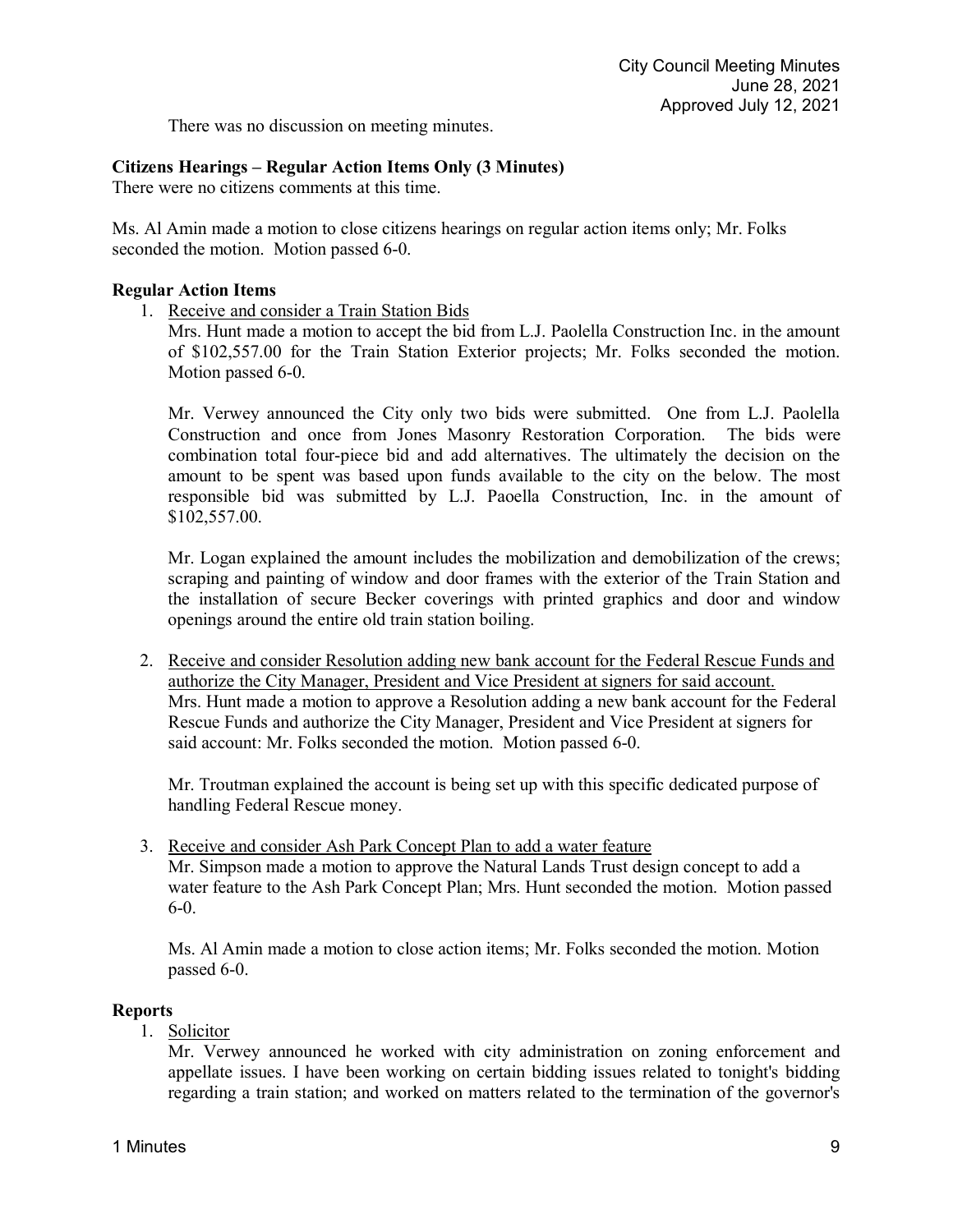emergency order and how that impacts the city, both for meetings and other enforcement issues.

2. City Manager

Mr. Logan announced we are looking forward to Natural Lands Trust of course, you know, expanding their efforts. I want to thank Karen, for all of the hard work you've been doing with the City of Coatesville, not only for Palmer Park, but for Ash Park. And I know that we're moving forward with Abdala Park as well as Patton Park. So, thank you for all your hard work. We have put in for an extension for the monies provided from the grant from MCDC. As I said earlier, we definitely want to put a lot of effort into identifying the grants so that we can get the additional funding for Ash Park and hopefully it's not going to take 10 years. Hopefully we can do that inside of 10 years.

A couple of things that are coming up as you all know, September 18, we are once again, bringing back the Grand Prix, we're very excited about this event. In 2019, we had approximately 5,000 people that attended the event. This year, we have an opportunity to increase that significantly, and we're very excited about the team that we have on board. That's going to help us do that. Sponsorships are coming in, for those of you out there in the audience here, as well as the listening world, sponsorship packages are available. And, we hope a number of our past sponsors as well as new sponsors will certainly consider being part of our sponsorship family this year for the Grand Prix. In addition to that, we are going to be looking for a number of volunteers to help us out, Councilman Simpson and Councilman Folks, they've been part of the logistics team for a number of years now. The more hands on deck, the easier this event will be for a lot of us. If you happen to have any volunteers or are free that Saturday, which is September 18th, please feel free to give us a call here or send your information to info@coatesville.org. And we'd be more than happy to sign you up for a volunteer. There will be vending opportunities this year. We are going to try get as many of our local businesses involved with vending. The City of Coatesville handles a lot of merchandise for the event which includes t-shirts, posters from past and present and miscellaneous Grand Prix items. We are very excited about that, but the vendors, certainly will be open to come out and they'll be a part of this event as well. We are working with the Chamber this year for a beer garden, and we're also working with Rotary for the preview party, which will be held on Thursday night. Hopefully, it will fill up for the prixview party, which is always a nice event to get out and just kind of mingle with some friends and network before the Saturday event. On Friday, September 17<sup>th</sup>, we will have a cruise night, and basically that's just that inviting car owners from vintage cars to current to come out and just enjoy a night here in Coatesville. We are working with our local restaurants in the downtown area to make sure that they'll be part of this as well. We are very excited to have this opportunity to just kind of showcase, the City of Coatesville, the Friday evening before the big and the main event. Hopefully, we'll have a number of people that come out for Thursday and Friday night.

The last item I have is the Pop-Up and Shop. We didn't get a chance to kick it off this past Saturday. There was a couple of events that we were conflicting with. The first Pop-Up and Shop event will be on July  $10<sup>th</sup>$ . Once again, these Pop-Up and Shops will run through November. They are a combination of participants that are currently in our Kutztown University and the City of Coatesville in SCORE. It's a program which there's a little promotional billboard there. We have 10 participants this year. We had a little bit more last year, but this year we get 10 small entrepreneurs from the City of Coatesville and they are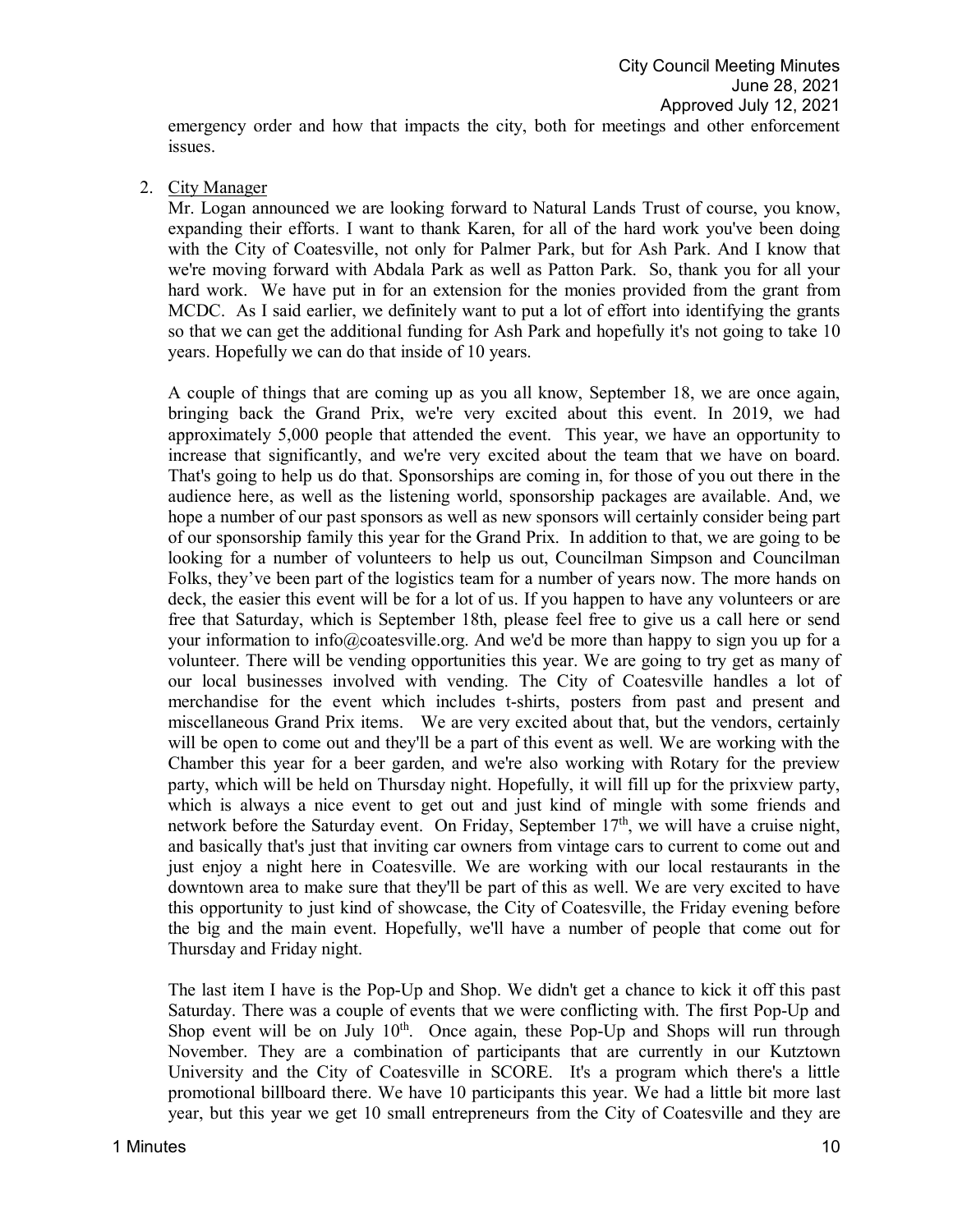making their way through the program. This will begin their fourth week and we were very excited. One of the things that we like to do for them is to have them engage in a pop-up opportunity so they can actually sell some of the merchandise and products and services that they have been working on. So July 10th, it's going to be the first one and we're excited to have them be part of the City of Coatesville.

### 3. Assistant City Manager

Mr. Huston announced first thing I'm going to start off with is the usual report, because this might be one of our last full reports, because as we talked at the beginning of the meeting today, the state COVID restrictions were dropped as of today for masks. The Department of Health will no longer require unvaccinated people to wear masks in public. And so that does change things. Obviously, we're sitting here live and in person, the CDC has asked that we still continue to wear them on public transportation, airplanes, trains, and that type of thing. Fully vaccinated people are allowed to shed their masks in most Pennsylvania places like we've been doing. The Federal data shows, 75% of Pennsylvania residents aged 18 and over have received at least one dose with 60% of the adult population fully vaccinated. At this point in time, people are fully vaccinated once they are two weeks beyond the last required date. You need that two-week window to actually get the vaccination. Chester county effective July  $1<sup>st</sup>$ , COVID information that we're so used to and familiar with online will no longer be updated. The data information is slowing down. They will do a weekly update, but the one will no longer be updated on a daily or every other day basis. They are saying Fridays will be the update. Chester County itself, more than 80% has at least one shot. As far as vaccine opportunities for anyone, Active Aging is now closed. Their last vaccine opportunity was a couple of days ago. Exton Mall, however will continue to operate until July 18th. If you are looking to get your shots, you can still get them at Exton Mall. In last two weeks, since we reported Coatesville has only seen seven new cases and no additional deaths that's according to the Chester County's most recent update. We have slowed down here in the city as well, only seven in the last two weeks, according to Chester county data from the public work standpoint.

As you know, two weeks ago, three weeks ago, we had the storm, we did file a report. They all hustled, Rich, myself, James and Julius from Public Works to put a report together. The damage we saw around the City, and we did file a report with the Federal and State agencies, County agencies, as well to see what there may be out there. We have not heard any response back from that report, we filed.

Palmer Park water feature is up and running. The splash pad over on Lincoln is not, we have a couple of mechanical issues. And then our chlorine provider had a fire at their manufacturing facility. The pad at Lincoln is a pelletize chlorine as opposed to a liquid in Palmer Park. We are a little behind on getting Lincoln up running. We'll get it up, hopefully within the next two weeks, according to Julius. James, gave you a couple of special events, calendar items. I'll give you a couple more Second Century Alliances having a block party on Saturday, July 17th, from five to nine, that'll be in the gazebo area. It'll be a couple of food trucks, but the idea is to promote downtown once a month. A business of the month will be announced that night, a 30-year anniversary for one of our local businesses in town. There'll be a family night in Abdala Park on July 24th, from seven to 11, we have the African-American Cultural Fair, which we'd hope we'd hear from tonight. That'll be the 27th through the 31st in July, along with on Saturday, the 31st Color Filled Village will also be there to an outdoor market. They will be in conjunction on that timeframe there. Then we have, later in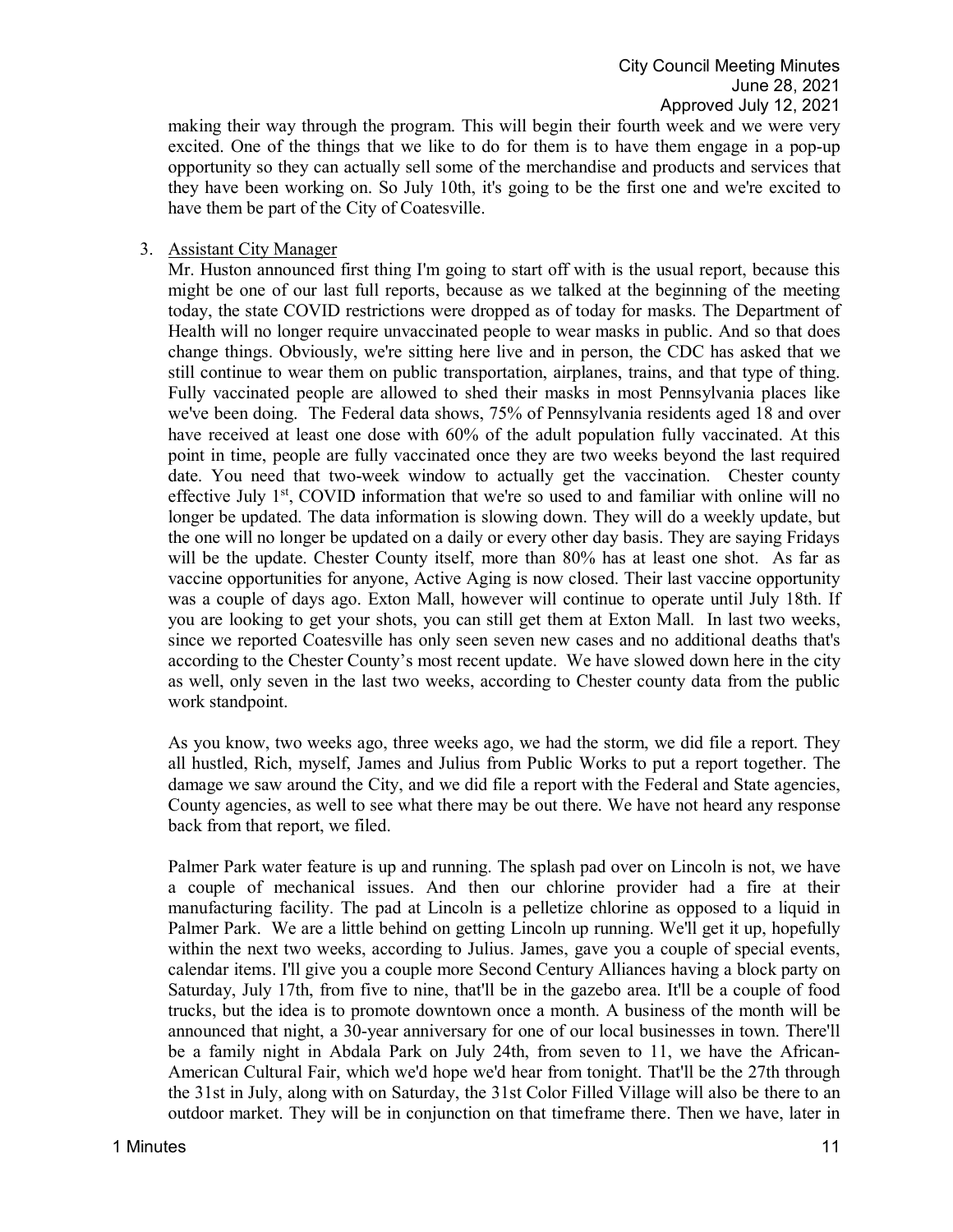the summer, we have Sounds of Summer concerts. CYI is going to have a Resource Fair. The big one is going to be August 28th, a 150<sup>th</sup> Anniversary of the Washington Hose Company. And that will be a block party on Fourth Avenue, as well as fireworks being set off from the flats area. There's also a Jazz Festival. That is an update on the calendar.

4. Finance Department Mr. Troutman announced the portio is at 41.7 for the year to date.

## **Citizens Hearings Non-Agenda Items Only (3 Minutes)**

### Tanya Woods

Ms. Woods stated I know y'all have process and procedures and things of that nature. The first thing is I come here and you tell me to file my complaint or whatever it is my issue with you guys isn't that I'm filing this complaint and get. No, I didn't come with a complaint issue should have been handled and handled properly because the world we live in today, you can take offense to that. You know, wouldn't be lies. That's not going to do follow plane, whether it two or three complaint is because the first complaint wasn't handled and I have to keep constantly calling them like a couple of weeks ago, I'm still waiting for him to call. No one has contacted me in three weeks now. We are going to work on this. You know what I mean about the tree being removed. I shouldn't have to, as a homeowner take care of my property and my neighbor's property, I don't make that much money. You know, taking care of somebody that don't even live there. And he's the landlord, homeowners should be responsible for their own property. That's my question. You know what I mean? He's making money off his property. This is going to be the second time that I have to take money out of my pocket to correct his issue. And it's not right. On the pool stuff, my only complaint is that she said something about the mosquitos, weeds and wetlands. My kids are grown. but I know I wouldn't have my grandkids, around with mosquitos and that, you know, and I know from I, no, they don't want their kids around that mess with you know, the dragonflies and all that stuff. I mean, come on. MS. Clancy explained what I was trying to say by bringing up the mosquitoes, that is what would not be designed for the park because currently the park experiences flooding issues, but what we'll be doing with the design is making the drainage and the park work better. So we'll collect storm water, but then it will drain quickly and be, whereas now in the pool, if you go by the pool right now, he is a floating wetland right now. But that would only be wet right after a rainfall. So instead of the entire park being kind of a muddy mess, like the field is now after a rainfall, it would be draining into a specific area and then going away. So that's what that design is. So those grasses are planted because they can handle that kind of water for a short period of time. So instead of the entire park, it's just in that area.

## Mona Lisa McDougal

Ms. McDougal stated I don't know about parking on all the regular streets, it's like the neighbors, they have room houses, I guess there's so many cars. Each if I have four houses on my street, they have five cars. So when you come home, you don't even have anywhere to park at because three houses on the street, you had five cars. We don't have street cleaning on my street. That's Rosemont Avenue where I live that they don't do street cleaning. The problem is the parking, those houses aren't. I don't know if there's some kind of way they can give us parking permits or maybe send something out. So that was the first thing they say. If you come home, you want to be able to run in front of your house. Want to be able to pick your groceries in the house? I mean, I can be selfish. It's nothing for me to go to have my handicap sign up. The other thing I have is the park. The plans for a park on that Amphitheatre. Let's be realistic. What do the black kids want to do with that? That is going to be something that they aren't going to do with it. If anything, if they're not going to bring these kids, which they deserve, they can do make it, just make it better. Like even down with beautiful, what things we're going to do and equipment down there. It's not enough. It's not, what did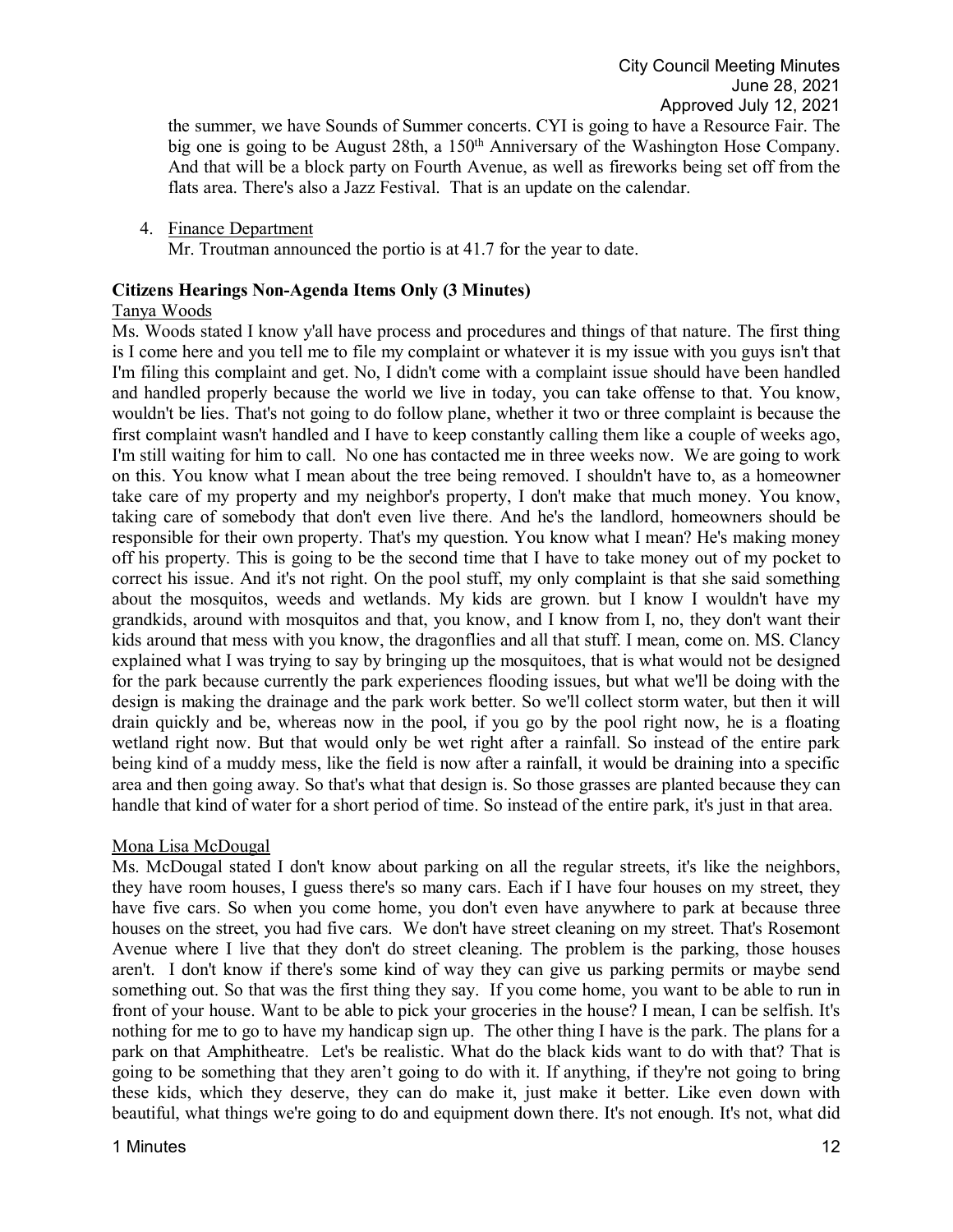they have more? You know, it can make up for now. Like, I just don't want to get look like the tarp at the other park, which they didn't show. The tarp is dangerous for the children. You know, the part that they didn't show where they show all the millions of dollars that you spend on a park.

Ms. Al Amin made a motion to close citizens hearings on non-agenda items; Mr. Folks seconded the motion. Motion passed 6-0.

#### **Special Events**

There were no special events at this time.

#### **Council Comments**

Mr. Simpson thanked everyone for attending. The Grand Prix is back. Now it's a working progress. By the time they get done doing what they are good at doing raising funds. So we are accepting sponsorships for the Grand Prix. If there's any corporate sponsors out there that may want to contribute to the grand Prix. Please feel free to go to www.coatesvillegrandprix.com. You would set up any and all large donations. We have our first sponsor for the Grand Prix from Mr. Verwey, and we want to say, thank you. It's going to be a good event.

Mr. Folks thanked everybody for attending. I want to thank everybody for my prayer for me. I received word today, there is nothing wrong with me. I'm healthy. So, maybe I can get back on my horse for the City and just keep doing what I'm doing now. Coatesville, there's been a lot of stuff happening the last three, four weeks, every weekend. There's something going on and people are talking there's parties, carnivals. There're families that are getting back together. It feels good today. Coatesville is a great place. We have great staff. I am so excited that we can move forward coming out of this pandemic. It is a weight off my soul that I can keep on doing for the city. Thank you and have a good night.

Mrs. Hunt thanked everyone for attending the meeting. This is a good evening. It is good to see. Everybody is good together. Zoom is okay, but it's still good to see everybody in person, to be able to shake your hand, bump your shoulder. I'm just grateful for the great meeting that we had tonight, the encouraging reports that we received from Natural Lands Trust and from our staff. Thank you so much for all that you continue to do to make the city what it is. Just have a couple of things I wanted to bring up. One is, I continue to get a call from Mr. Foster at 403 East Chestnut. And Mr. Logan, I didn't get a chance to call you today, because I had an emergency. I had to go out, but his next-door neighbor, the trees are just growing over into his yard, on his fence. and I know last year he took time and had them cut down himself. But if we could just look into that for him, I would appreciate it. I did drive through the alley on my way here so I could see it for myself and it's bad. It's right on that corner of Fourth and Chestnut right there. If we could just go get it and again, I didn't get a chance to call you earlier. So I apologize for that. Also, there are trees down at Cliff Steel along Route 30, if we could convince them or, um, make them cut them trees so that they look better. I know there's construction going on downtown and it's torn up, but that side of the street can have much better if we just have them manage their area. Then there was a thing on Facebook. I think it was last week and I thought I saved it, but I didn't, there's a little park that they're talking about somewhere that needs attention. I'm not sure where it's at Sixth and Walnut. It's called Swing Park. I never heard of it. And I'm sorry, but they were making a big to do about that park, not being managed or maintained. Mr. Huston explained the park has been cleaned up. Mrs. Hunt replied awesome. Okay. Thank you so much. Other than that, I'm excited about the events that are going to take place this summer, the pop-up shops, the block parties and the Grand Prix. I'm excited that we're starting to get some action back in, Sounds of Summer, so we're ready. I'm excited about that. And again, I'm just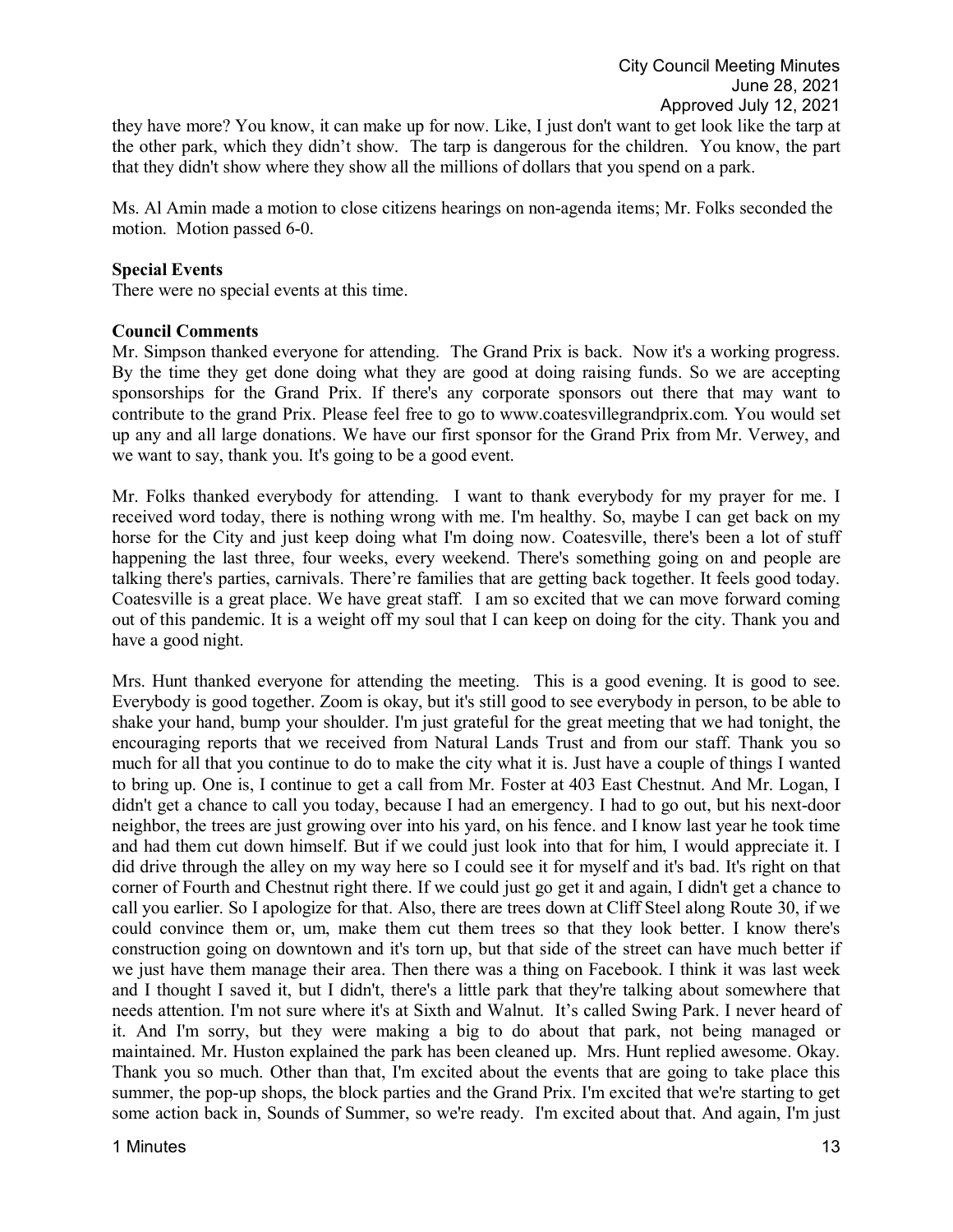thank you guys for all that you do, and it's just great to be with my colleagues again, have a good night. Thank you.

Councilperson Graves, thanked everyone for being here. Thank you to the people who rewatch this on YouTube. Thank you, Tanya and Mona Lisa for your comments too. I'm just excited to be back in person and for all of the exciting summer events, it seems as though we are outside after a year of being locked in the house. So that is just wonderful. I want to bring attention that on July 9th at 6:00 PM, subject to approval at Abdala Park, I'm hosting a free Narcan, distribution and training. With so many people suffering from addiction disorder and dying from overdoses. We know that it's really important that friends, families, and community members are able to step in or pivotal moments, and help prevent overdose deaths. Wow. I'll look forward to seeing folks there. Like I said, location is Abdala Park, subject to approval, have a great everybody in there.

Ms. Al Amin thanked everyone for coming out. I look forward to continuing to work with the investors, my colleagues, and administration on building Coatesville back better. Sue, I'm waiting for your grand opening. Lieutenant Ollis, thank you so much for coming to double Dutch with us last Thursday, you did a wonderful job. We're looking to see you this Thursday, Chief, and thank you for sending the other two officers for first time. They did a wonderful job kickball. So now we want to see you double dutch and to Mr. Logan, Mr. Folks is coming. Chief hope to see you there. Mr. Logan, if we to try to contact DEPG and clean up the corner of first and 82. The grass is high. I received a lot of calls about the grass and weeds. Thank you everybody, have a good night and let's keep moving. Thank you.

President Lavender-Norris echoed her colleagues, when I say thank you to all, and we appreciate you. I just wanted to highlight that I went to the forum at New Life. It was called LOVE. It was an acronym and I was, I don't know what to call it. I guess I just settled in where one of the comments that came out with was you hate me because you don't know me. Hmm, no, you hate me because you fear me. You fear me because you don't know me and you don't know me because you don't communicate. We have to learn to communicate, not argue and bicker and fuss communicate. Nobody is right all the time, but we're always in a right position to learn all the time. So, let's take our time with one another and be as earnestly aggressive to forgive people as we are, to be mad at them and one them to forgive us, like, let's take this opportunity where back in person, no longer on film, let's take this opportunity to come together and move forward. That acronym, it said, I'm like, okay. I was thinking little religious, you know, that mushy kind of love thing, but it was actually, I know that L was for learning. What is learning of people? I don't remember what the O was, but I know that the V was volunteer and the E was empowering one another. Right. So we got to do LOVE it. It was, to me it was profound, but so simple. That's all it takes. O, was for open. Learn of open to volunteer for and empower all. How about that? Like if we considered and did that, we could get so much accomplished. With that being said, I thank everybody for coming out. I'm excited to be able to come out and then come out. Listen. I'm good with it. I know the game probably started at nine. Um, so I'm just going to tell y'all I love y'all. I hope whatever team you root before wins. God bless you all. God bless you. Have a safe night. Just make somebody smile.

## **Adjournment**

Ms. Al Amin made a motion to adjourn the meeting at 9:25 pm; Mrs. Hunt seconded the motion. Motion passed 6-0.

\*This meeting was conducted in person (LIVE) and accessible the following day via City of Coatesville's YouTube channel.

## 1 Minutes **14**